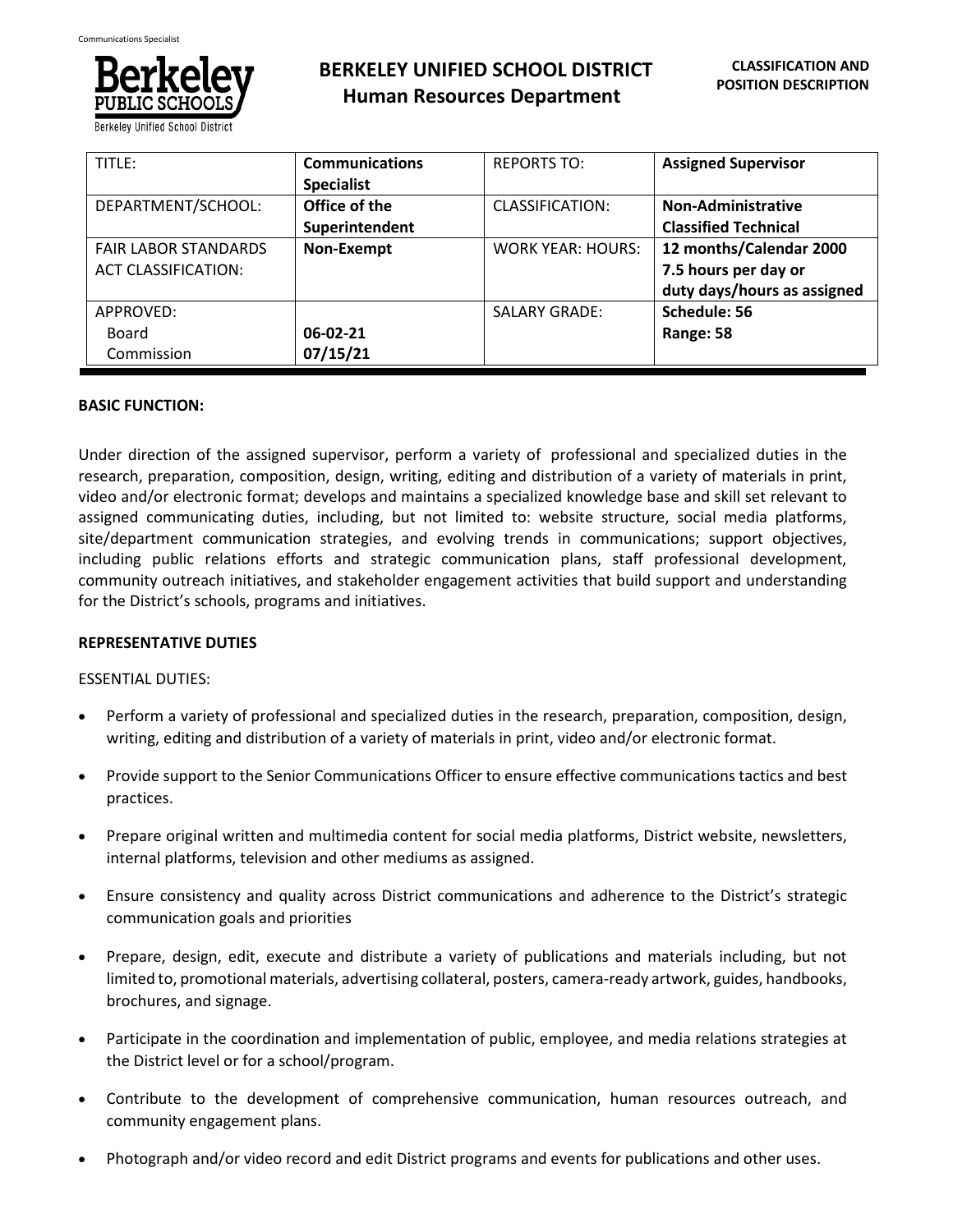- Communicate with other departments and staff regarding the coordination and distribution of information; visit school sites and other departments to research materials.
- Work collaboratively with school sites and media to meet District objectives.
- Attend school, District and community events to gather the news, pictures, etc., for use in public information releases and promotions.
- Research and gather data in relationship to District programs and activities.
- Interview District staff, students, community members and other stakeholders for multimedia content.
- Serve as a resource to District administrators and staff and provide assistance concerning writing, editing, composition, layout, and production of public relations materials as needed, including for human resources outreach.
- Research, write, edit and distribute news releases, articles, opinion pieces, brochures, etc., ensuring communications are technically correct and error-free to appropriate media and outlets.
- Support town halls and other special events as directed.
- Support emergency communication efforts through the production of written and recorded messages across multiple platforms.
- Monitor and track news media and social media activity concerning the District and its schools; maintain ongoing awareness of current school district and community issues.
- Operate a desktop computer and peripheral equipment; use specialized software in the course of assigned duties.
- May direct the work of others as assigned.
- Provide excellent customer service; develop and maintain professional relationships with news media, business representatives, community members, families, students, and district employees.

## Other Duties

● Perform related duties as assigned.

## **EDUCATION/EXPERIENCE:**

Any combination equivalent to: bachelor's degree in English, journalism, public relations or related field and three years' experience in a communications-related field.

## **LICENSES AND OTHER REQUIREMENTS**:

Valid California driver's license Incumbents in this classification may be required to speak, read and write in a designated second language other than English

## **KNOWLEDGE AND ABILITIES**

KNOWLEDGE OF: Applicable laws, codes, regulations, policies, and procedures Effective oral and written communication skills Correct English usage, grammar, spelling, punctuation, and vocabulary